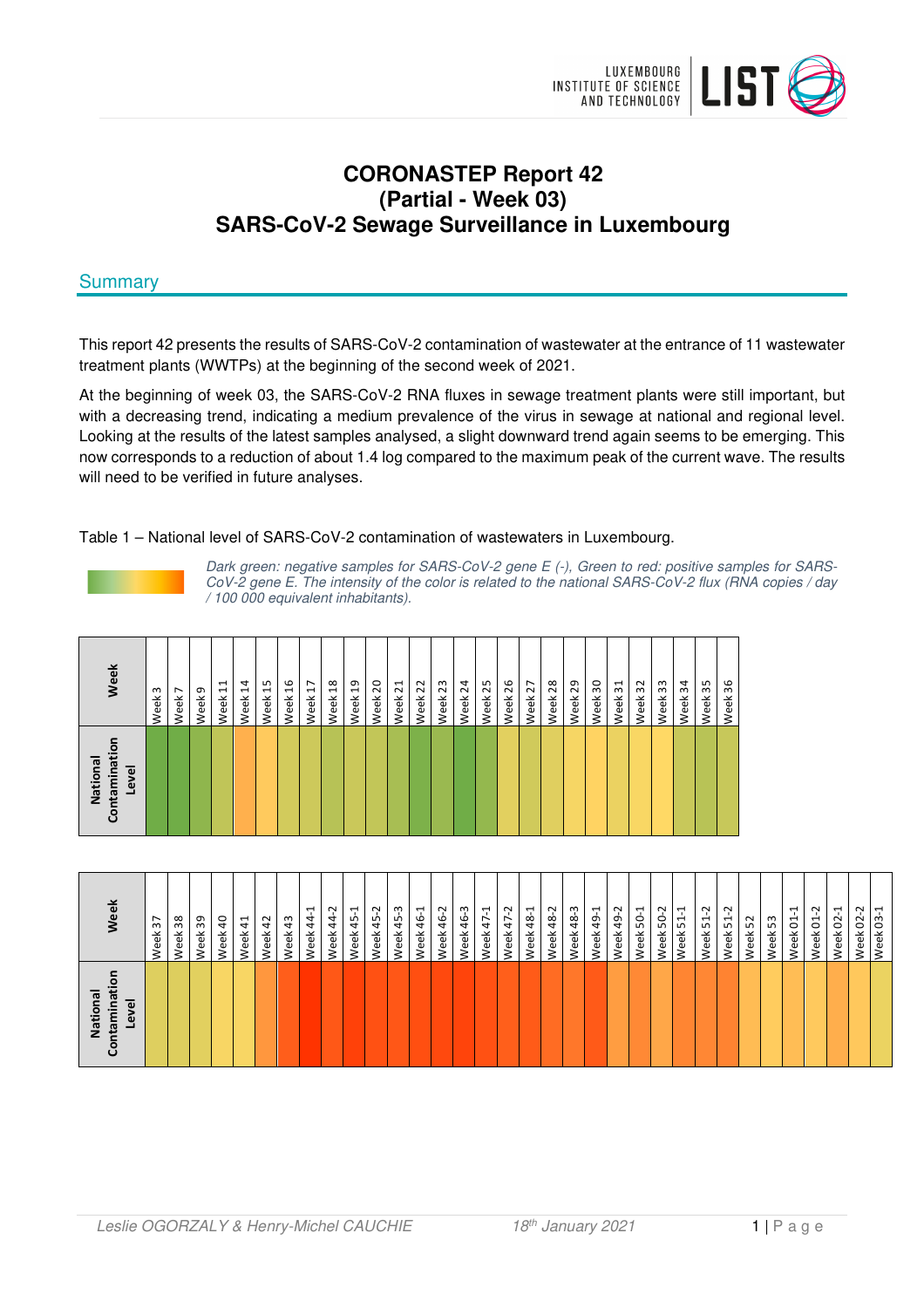

Figure 1a – RT-qPCR quantification time-course monitoring of SARS-CoV-2 (E gene) in Luxembourgish wastewater samples from December 2019 to January 2021. Grey squares: daily-confirmed cases for Luxembourgish residents (https://data.public.lu/fr/datasets/donnees-covid19/), Blue dots: cumulative SARS-CoV-2 flux (RNA copies / day / 100 000 equivalent inhabitants).



Figure 1b – Close-up of Figure 1a showing results from September 1<sup>st</sup> on.

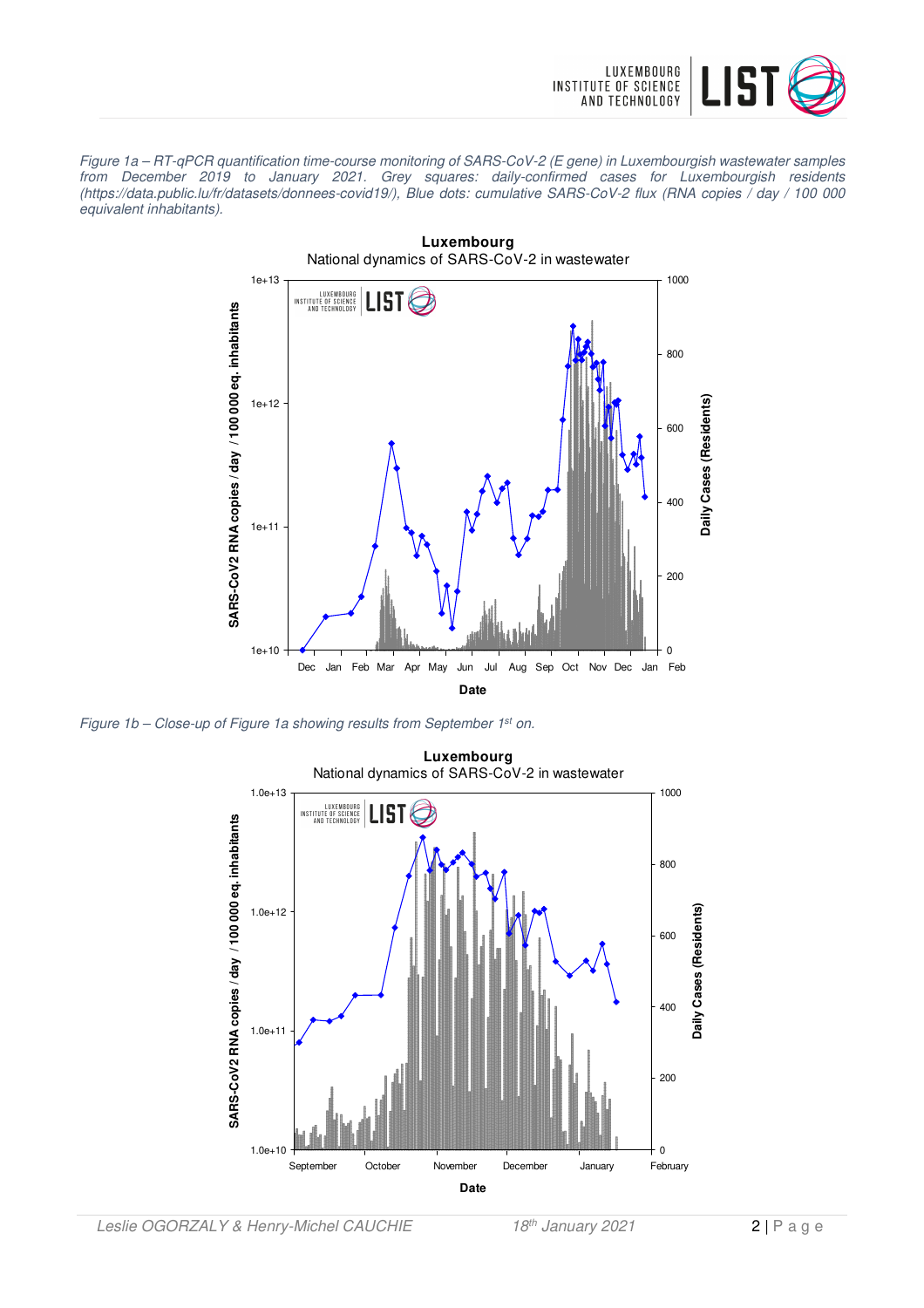

Table 2 - Level of SARS-CoV-2 contamination of each analyzed wastewater treatment plant in Luxembourg during the second wave. BEG: Beggen, BET: Bettembourg, SCH: Schifflange, BLE: Bleesbruck, MER: Mersch, PET: Pétange, HES: Hespèrange, ECG: Echternach, UEB: Uebersyren, GRE: Grevenmacher, TRO: Troisvierges, BOE: Boevange sur Attert, WIL: Wiltz



Dark green: negative samples for SARS-CoV-2 gene E (-), Green to red: positive samples for SARS-CoV-2 gene E. The intensity of the color is related to the RT-qPCR signal (Ct values) Grey boxes: no data

|             |        | 2020    |                    |  |         |                                                        |                   |                    |         |         |         |         |         |                    |  | 2021    |         |         |                    |                    |         |         |         |         |         |        |         |         |         |            |                            |           |           |                    |                  |           |           |                        |                    |                             |                                 |           |                        |           |                    |               |                                      |                    |                        |  |           |                        |
|-------------|--------|---------|--------------------|--|---------|--------------------------------------------------------|-------------------|--------------------|---------|---------|---------|---------|---------|--------------------|--|---------|---------|---------|--------------------|--------------------|---------|---------|---------|---------|---------|--------|---------|---------|---------|------------|----------------------------|-----------|-----------|--------------------|------------------|-----------|-----------|------------------------|--------------------|-----------------------------|---------------------------------|-----------|------------------------|-----------|--------------------|---------------|--------------------------------------|--------------------|------------------------|--|-----------|------------------------|
|             |        |         |                    |  |         |                                                        | <b>First wave</b> |                    |         |         |         |         |         |                    |  |         |         |         |                    |                    |         |         |         |         |         |        |         |         |         |            |                            |           |           | <b>Second wave</b> |                  |           |           |                        |                    |                             |                                 |           |                        |           |                    |               |                                      |                    |                        |  |           |                        |
| <b>WWTP</b> | Week 9 | Week 11 | Week 14<br>Week 15 |  | Week 16 | 8T Yee<br>$\overline{ }$<br>$\mathbf{\bar{t}}$<br>Week |                   | 0Z YƏƏM<br>6T YƏƏM | Week 21 | Week 22 | Week 23 | Week 24 | SZ YeeM | ZZ NəəM<br>97 YəəM |  | Week 28 | Week 29 | Week 30 | Week 31<br>Week 32 | Week <sub>33</sub> | Week 34 | Week 35 | Week 36 | Week 37 | 8E Yaam | 68 Nee | Week 40 | Week 41 | Week 42 | 43<br>Week | $\overline{ }$<br>Week 44- | Week 44-2 | Week 45-1 | $\sim$<br>Week 45- | <b>Week 45-3</b> | Week 46-1 | Week 46-2 | Week 46-3<br>Week 47-1 | $\sim$<br>Week 47- | $\overline{ }$<br>Week 48-1 | $\sim$<br>$\frac{8}{4}$<br>Week | Week 48-3 | Week 49-1<br>Week 49-2 | Week 50-1 | $\sim$<br>Week 50- | 1<br>Week 51- | $\sim$<br>ന<br>Week 51-<br>Week 51-2 | ES APPM<br>Week 52 | Week 01-1<br>Week 01-2 |  | Week 02-1 | Week 02-2<br>Week 03-1 |
| <b>BEG</b>  |        |         |                    |  |         |                                                        |                   |                    |         |         |         |         |         |                    |  |         |         |         |                    |                    |         |         |         |         |         |        |         |         |         |            |                            |           |           |                    |                  |           |           |                        |                    |                             |                                 |           |                        |           |                    |               |                                      |                    |                        |  |           |                        |
| <b>BET</b>  |        |         |                    |  |         |                                                        |                   |                    |         |         |         |         |         |                    |  |         |         |         |                    |                    |         |         |         |         |         |        |         |         |         |            |                            |           |           |                    |                  |           |           |                        |                    |                             |                                 |           |                        |           |                    |               |                                      |                    |                        |  |           |                        |
| <b>SCH</b>  |        |         |                    |  |         |                                                        |                   |                    |         |         |         |         |         |                    |  |         |         |         |                    |                    |         |         |         |         |         |        |         |         |         |            |                            |           |           |                    |                  |           |           |                        |                    |                             |                                 |           |                        |           |                    |               |                                      |                    |                        |  |           |                        |
| <b>BLE</b>  |        |         |                    |  |         |                                                        |                   |                    |         |         |         |         |         |                    |  |         |         |         |                    |                    |         |         |         |         |         |        |         |         |         |            |                            |           |           |                    |                  |           |           |                        |                    |                             |                                 |           |                        |           |                    |               |                                      |                    |                        |  |           |                        |
| <b>MER</b>  |        |         |                    |  |         |                                                        |                   |                    |         |         |         |         |         |                    |  |         |         |         |                    |                    |         |         |         |         |         |        |         |         |         |            |                            |           |           |                    |                  |           |           |                        |                    |                             |                                 |           |                        |           |                    |               |                                      |                    |                        |  |           |                        |
| <b>PET</b>  |        |         |                    |  |         |                                                        |                   |                    |         |         |         |         |         |                    |  |         |         |         |                    |                    |         |         |         |         |         |        |         |         |         |            |                            |           |           |                    |                  |           |           |                        |                    |                             |                                 |           |                        |           |                    |               |                                      |                    |                        |  |           |                        |
| <b>HES</b>  |        |         |                    |  |         |                                                        |                   |                    |         |         |         |         |         |                    |  |         |         |         |                    |                    |         |         |         |         |         |        |         |         |         |            |                            |           |           |                    |                  |           |           |                        |                    |                             |                                 |           |                        |           |                    |               |                                      |                    |                        |  |           |                        |
| <b>ECH</b>  |        |         |                    |  |         |                                                        |                   |                    |         |         |         |         |         |                    |  |         |         |         |                    |                    |         |         |         |         |         |        |         |         |         |            |                            |           |           |                    |                  |           |           |                        |                    |                             |                                 |           |                        |           |                    |               |                                      |                    |                        |  |           |                        |
| <b>UEB</b>  |        |         |                    |  |         |                                                        |                   |                    |         |         |         |         |         |                    |  |         |         |         |                    |                    |         |         |         |         |         |        |         |         |         |            |                            |           |           |                    |                  |           |           |                        |                    |                             |                                 |           |                        |           |                    |               |                                      |                    |                        |  |           |                        |
| <b>GRE</b>  |        |         |                    |  |         |                                                        |                   |                    |         |         |         |         |         |                    |  |         |         |         |                    |                    |         |         |         |         |         |        |         |         |         |            |                            |           |           |                    |                  |           |           |                        |                    |                             |                                 |           |                        |           |                    |               |                                      |                    |                        |  |           |                        |
| <b>TRO</b>  |        |         |                    |  |         |                                                        |                   |                    |         |         |         |         |         |                    |  |         |         |         |                    |                    |         |         |         |         |         |        |         |         |         |            |                            |           |           |                    |                  |           |           |                        |                    |                             |                                 |           |                        |           |                    |               |                                      |                    |                        |  |           |                        |
| <b>BOE</b>  |        |         |                    |  |         |                                                        |                   |                    |         |         |         |         |         |                    |  |         |         |         |                    |                    |         |         |         |         |         |        |         |         |         |            |                            |           |           |                    |                  |           |           |                        |                    |                             |                                 |           |                        |           |                    |               |                                      |                    |                        |  |           |                        |
| <b>WIL</b>  |        |         |                    |  |         |                                                        |                   |                    |         |         |         |         |         |                    |  |         |         |         |                    |                    |         |         |         |         |         |        |         |         |         |            |                            |           |           |                    |                  |           |           |                        |                    |                             |                                 |           |                        |           |                    |               |                                      |                    |                        |  |           |                        |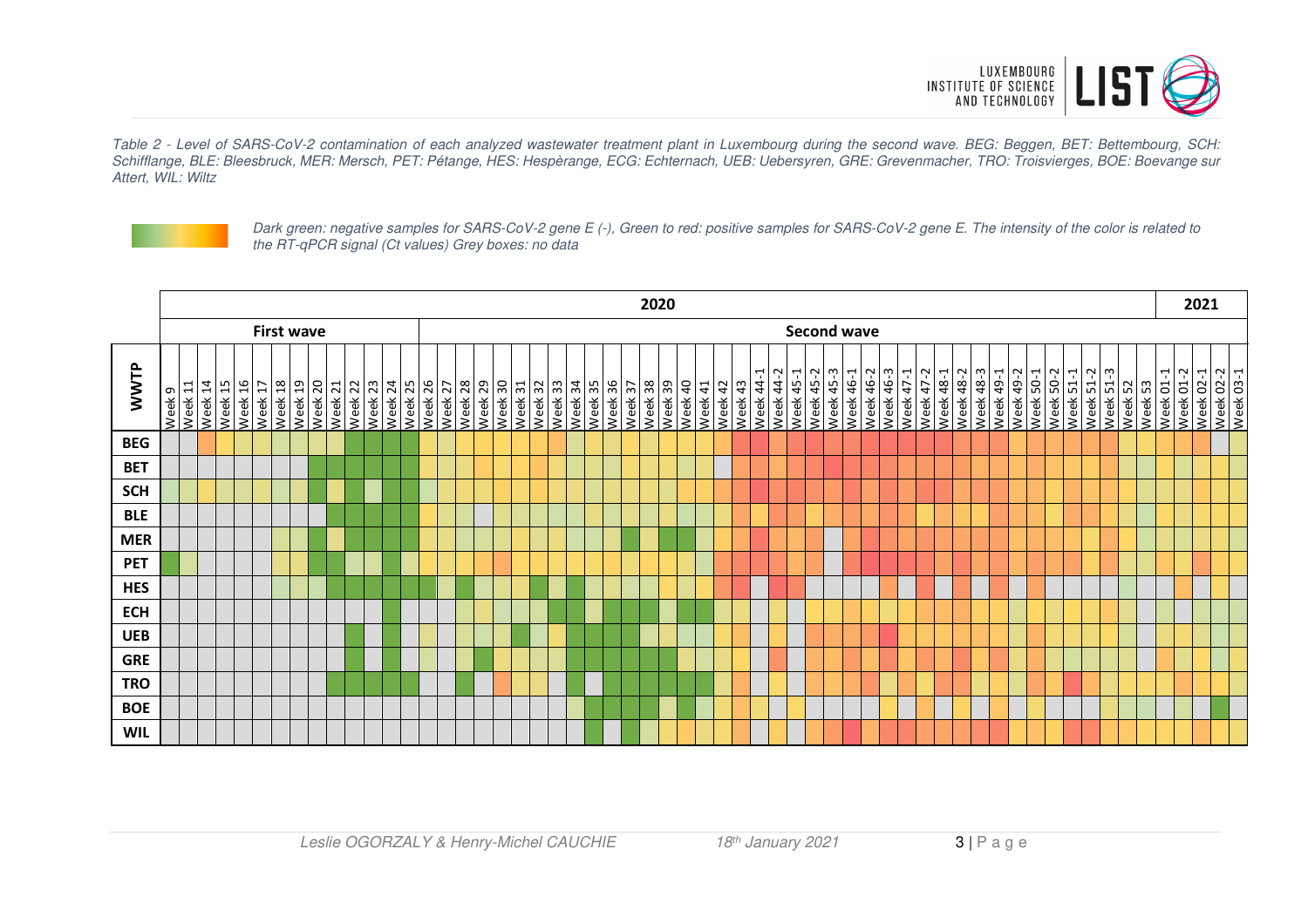







**Schifflange** 1000 1.0e+12 SARS-CoV-2 flux (copies/day/10000 inhab.) **SARS-CoV-2 flux (copies/day/10000 inhab.)** 800 1.0e+11 Weekly cases **Weekly cases** 600 400 1.0e+10 200  $\Omega$  $0 + 9$ Mar AprMay Jun Jul Aug Sep Oct Nov Dec Jan Feb **Date**

**Bettembourg**

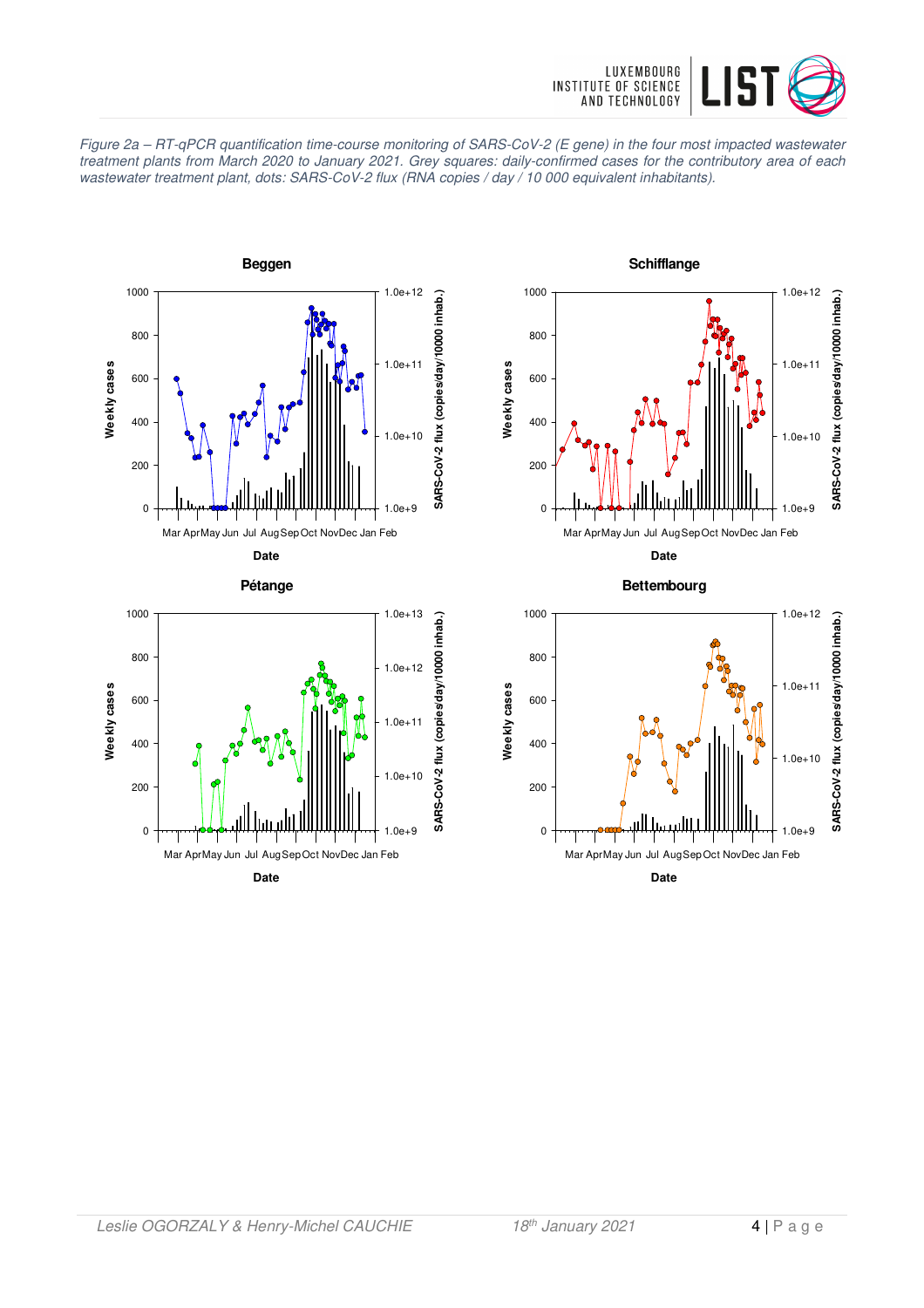

#### Figure 2b - Close-up of Figure 2a showing results from September 1st on.





1.0e+13

1000







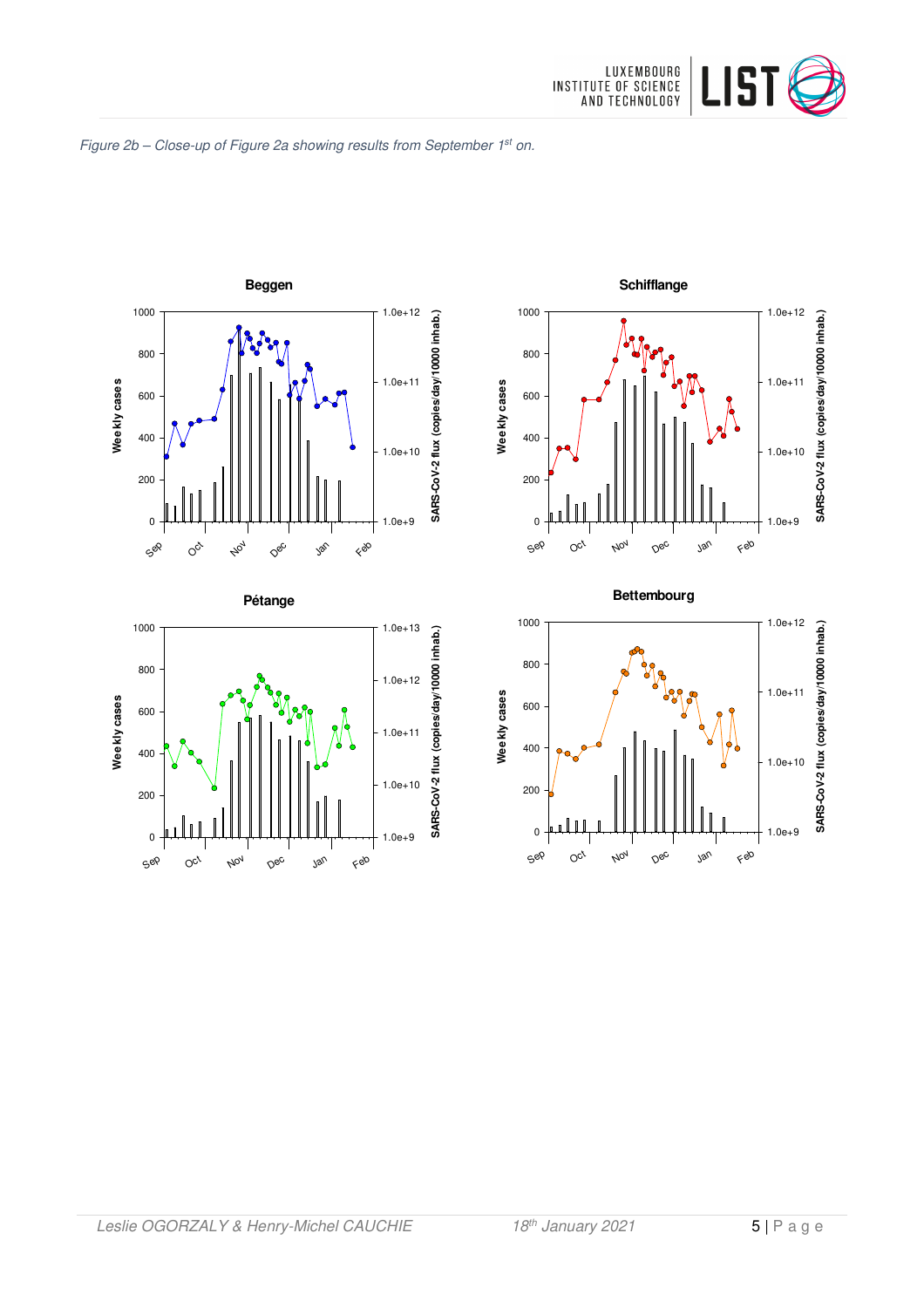

Figure 3a – RT-qPCR quantification time-course monitoring of SARS-CoV-2 (E gene) in Hespérange, Mersch and Boevangesur-Attert wastewater treatment plants from March 2020 to January 2021. Grey squares: daily-confirmed cases for the contributory area of each wastewater treatment plant, dots: SARS-CoV-2 flux (RNA copies / day / 10 000 equivalent inhabitants).





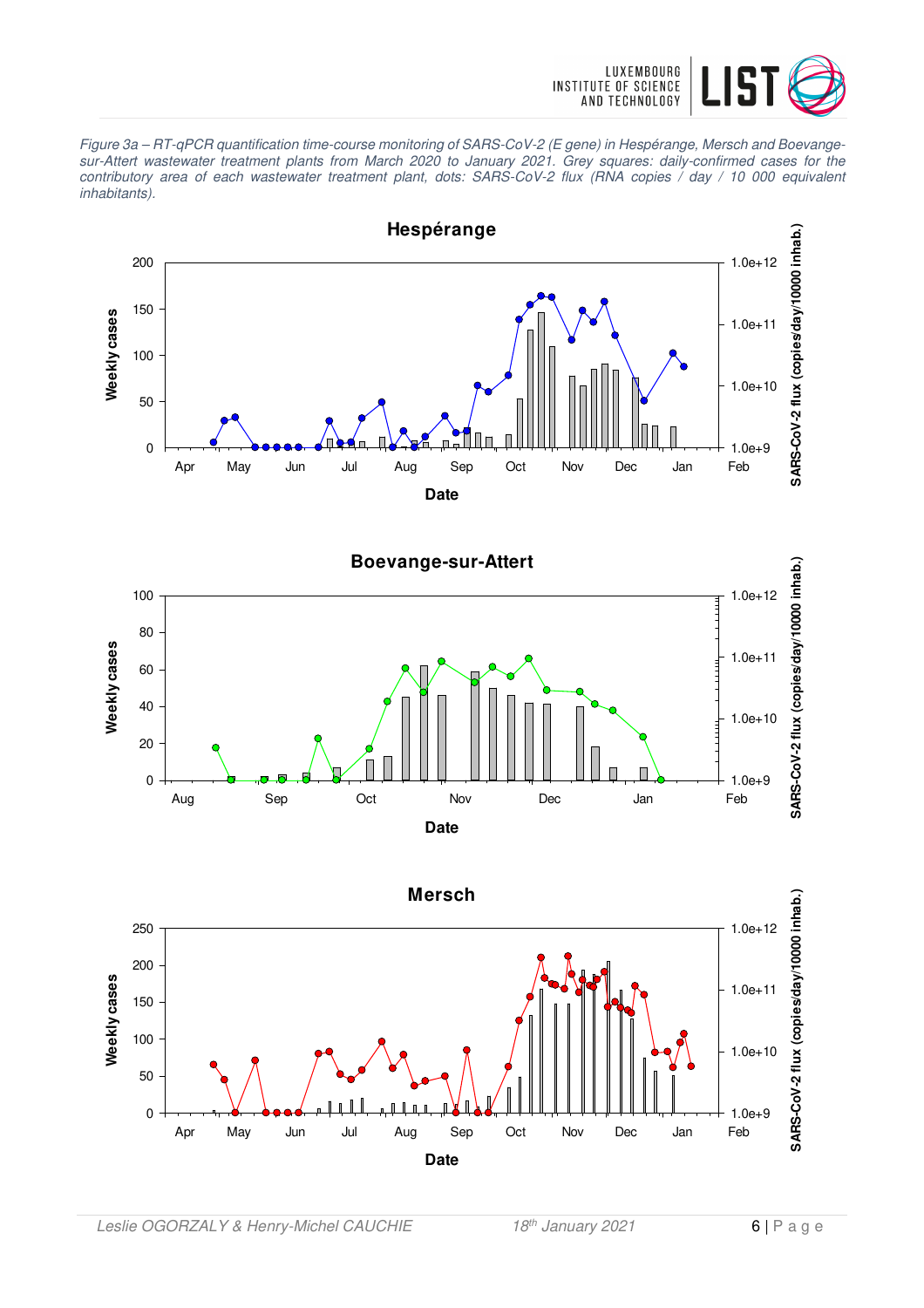

# Figure 3b – Close-up of Figure 3a showing results from September 1<sup>st</sup> on.





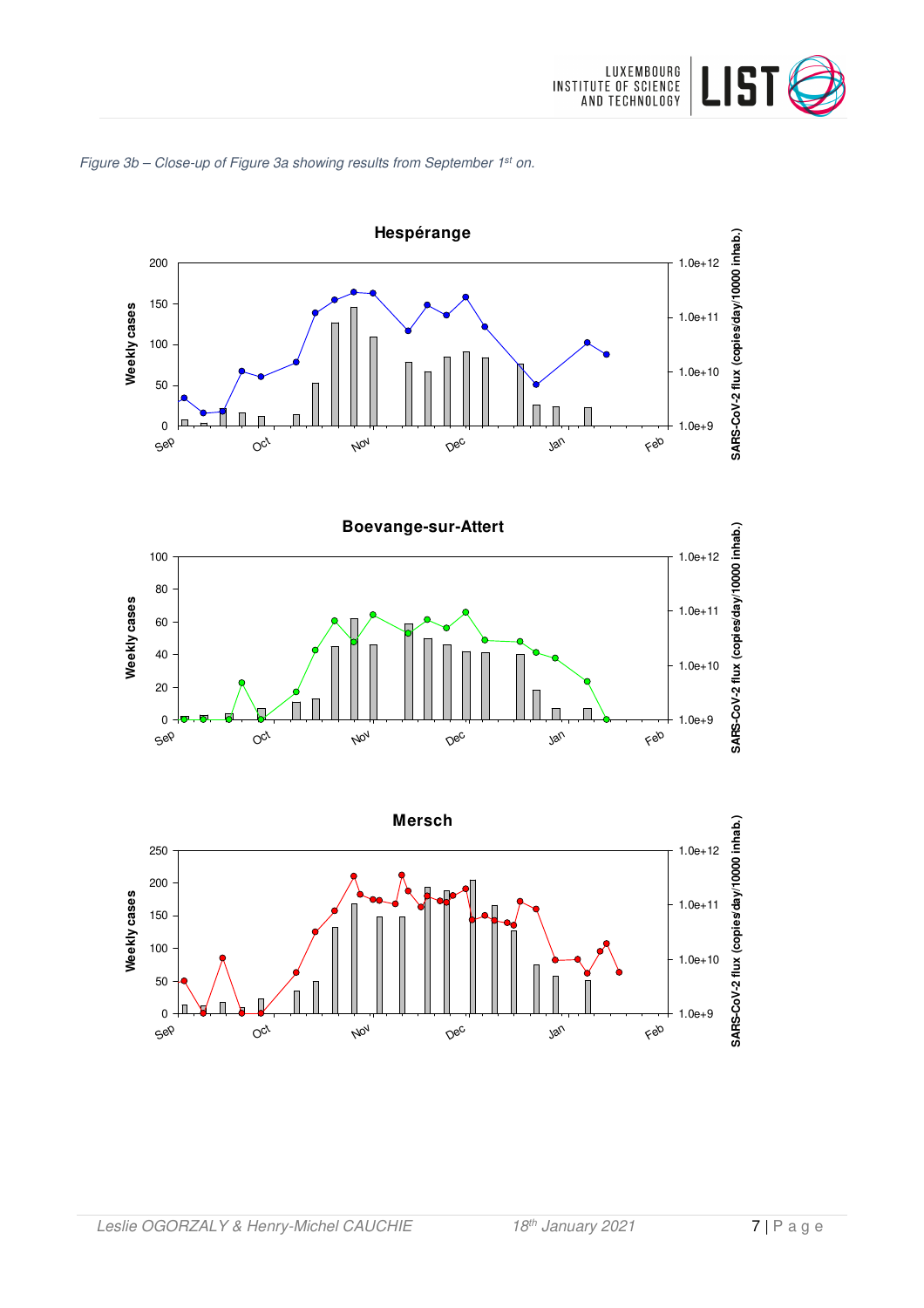

Figure 4a – RT-qPCR quantification time-course monitoring of SARS-CoV-2 (E gene) in SIDEST wastewater treatment plants from March 2020 to January 2021. Grey squares: daily-confirmed cases for the contributory area of each wastewater treatment plant, dots: SARS-CoV-2 flux (RNA copies / day / 10 000 equivalent inhabitants).





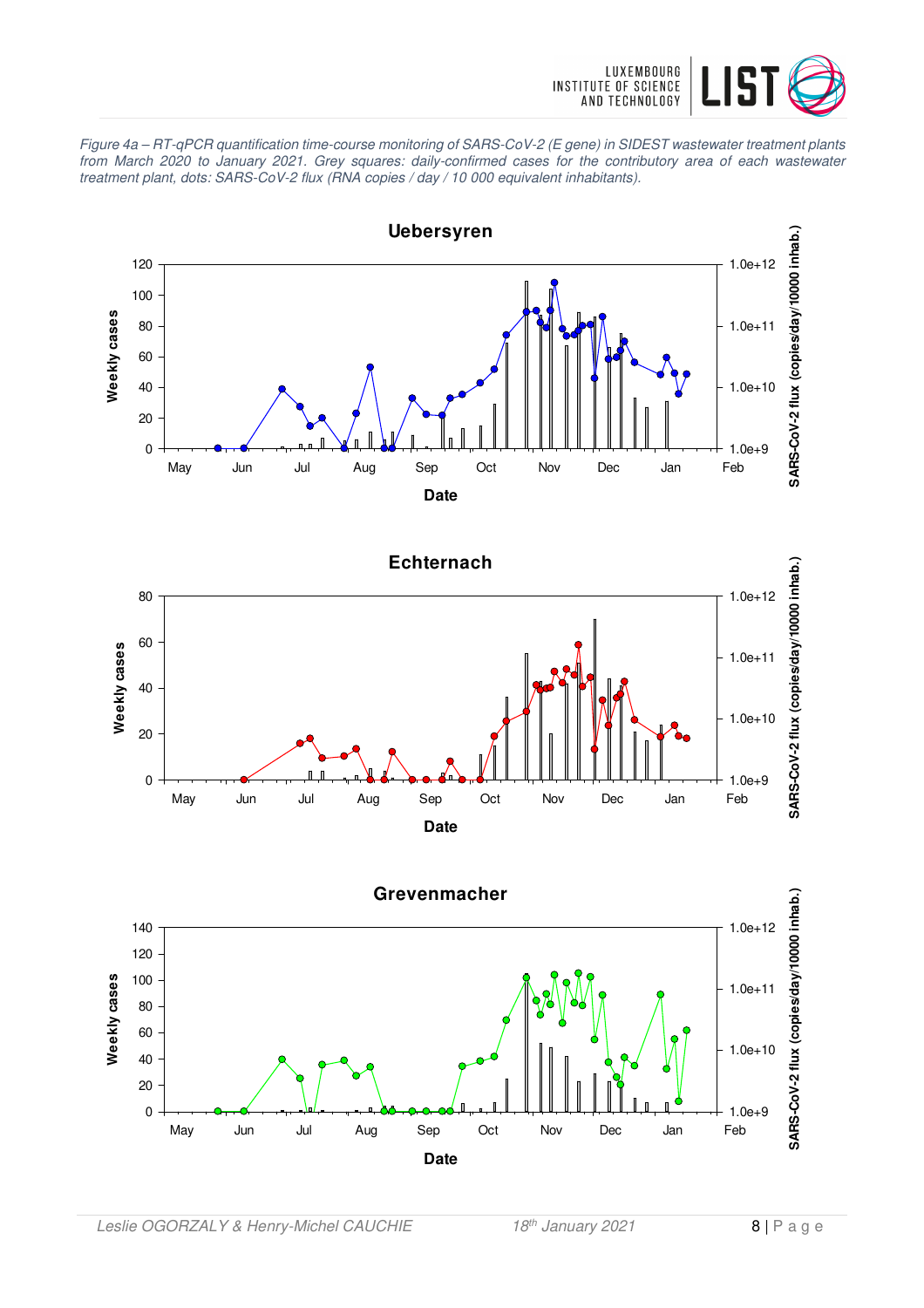







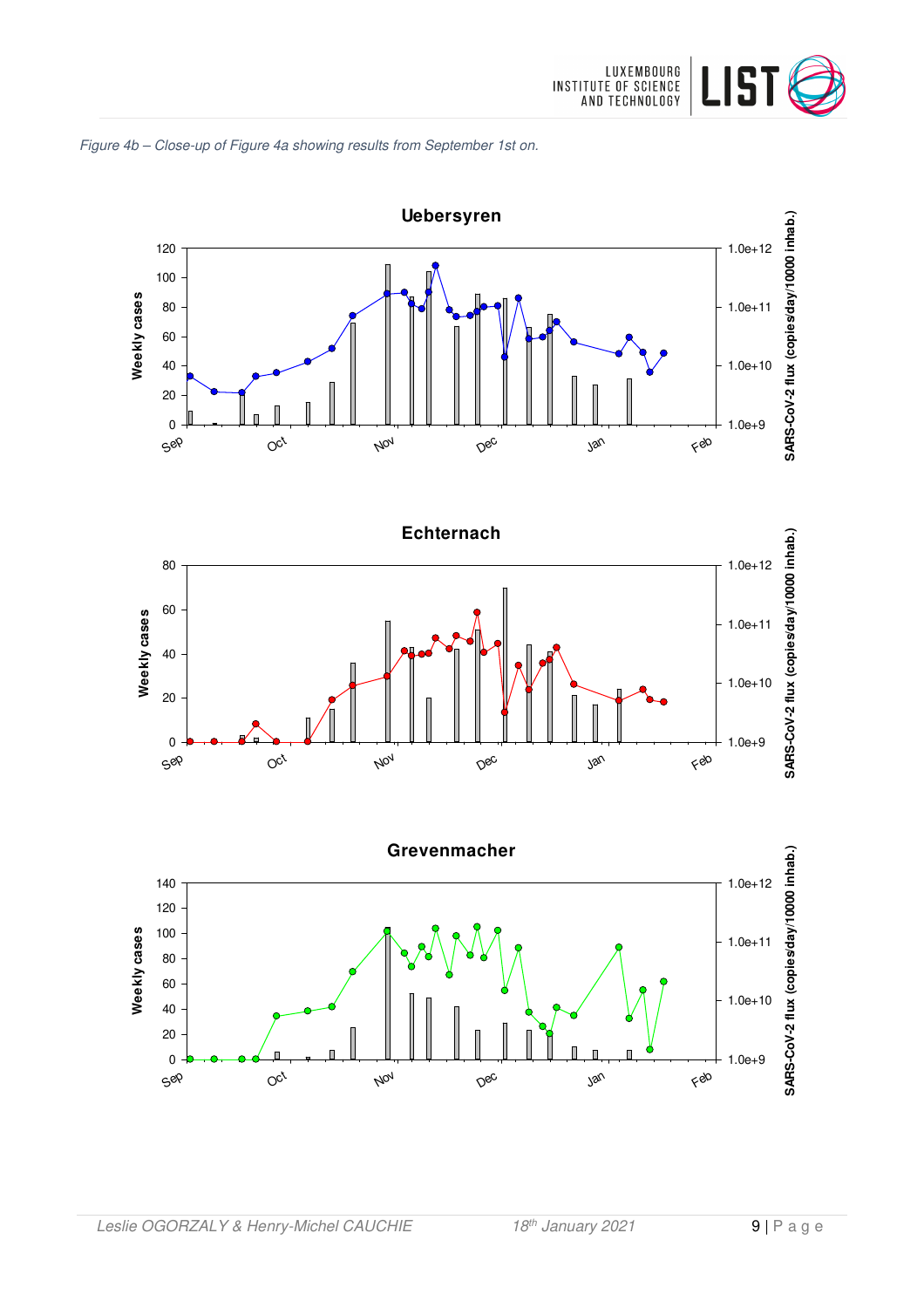

Figure 5a – RT-qPCR quantification time-course monitoring of SARS-CoV-2 (E gene) in SIDEN wastewater treatment plants from March 2020 to January 2021. Grey squares: daily-confirmed cases for the contributory area of each wastewater treatment plant, dots: SARS-CoV-2 flux (RNA copies / day / 10 000 equivalent inhabitants).





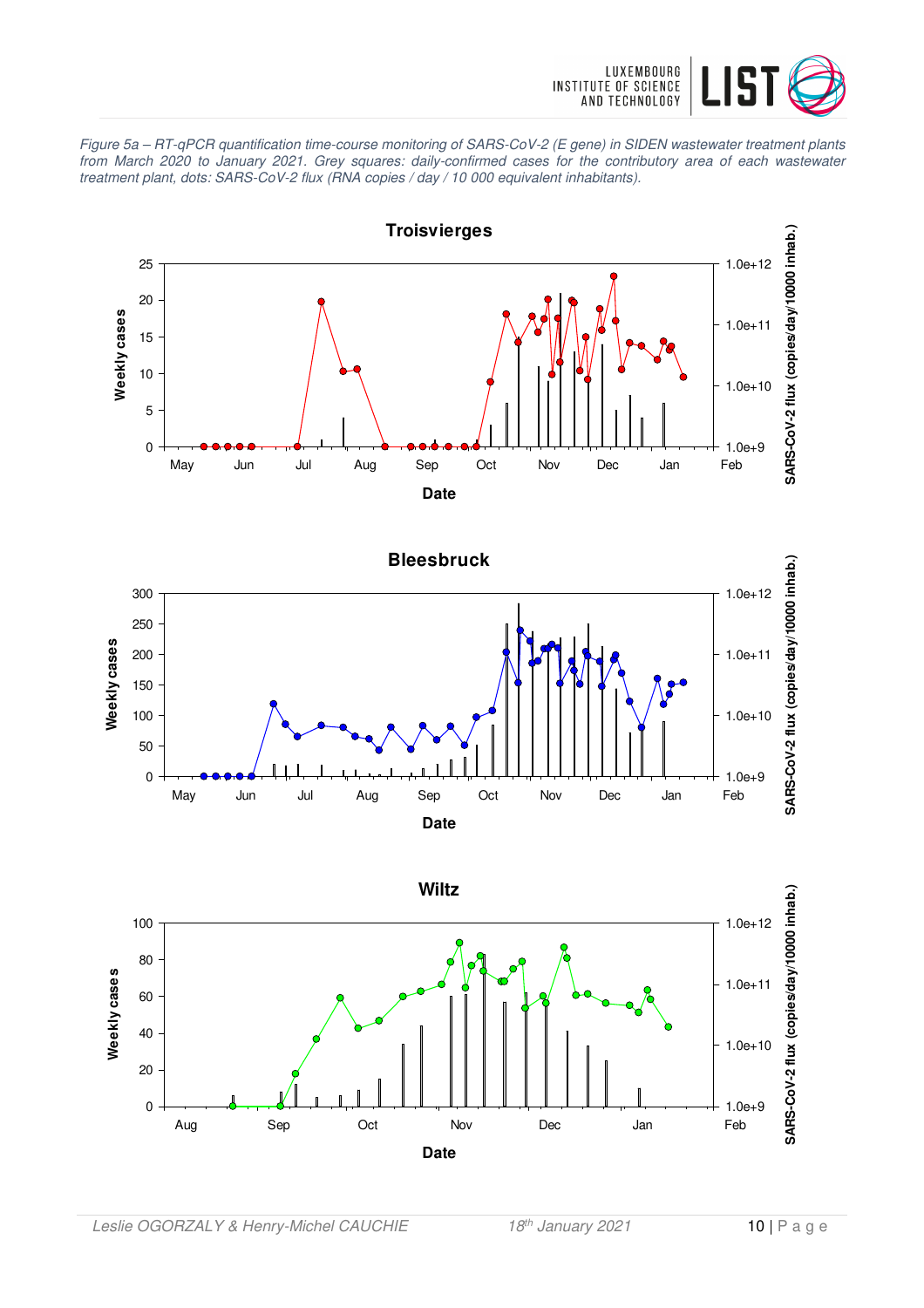







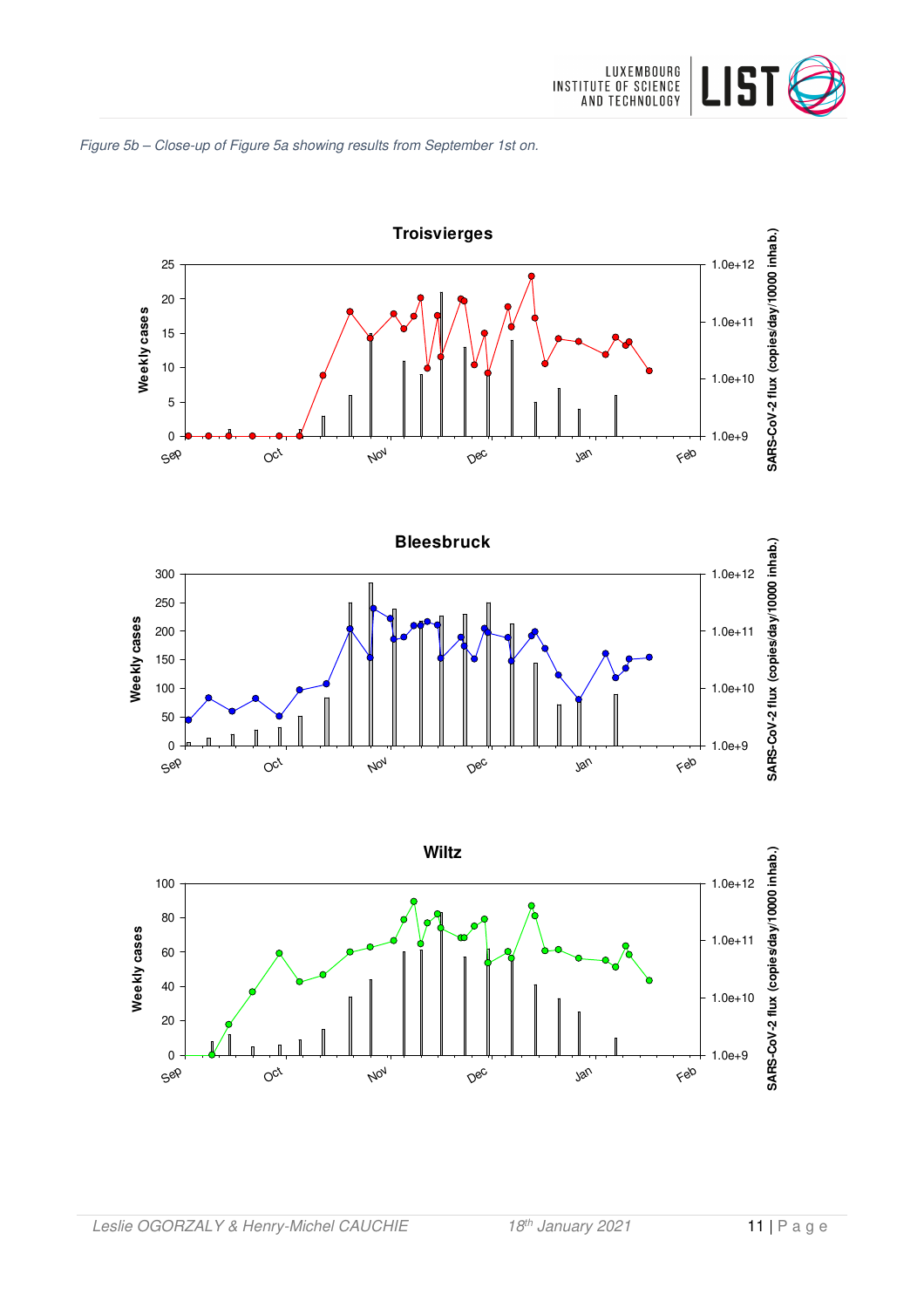

#### Table 3- Timing of sewage sampling since the beginning of the CORONASTEP study

|                     |                                     |                                   |            | 2019                   |                |                              |                  |                |                |                        |                                    |                      |                              |                                      |                        |           |                        |                               |            |                         |            |            |                          |            |            |         | 2020                    |                     |                          |                    |      |                    |                                                |    |                                      |                       |            |                       |            |            |            |                    |            |                              |            |          |                        |                   |                        | 2021    |                                        |                             |
|---------------------|-------------------------------------|-----------------------------------|------------|------------------------|----------------|------------------------------|------------------|----------------|----------------|------------------------|------------------------------------|----------------------|------------------------------|--------------------------------------|------------------------|-----------|------------------------|-------------------------------|------------|-------------------------|------------|------------|--------------------------|------------|------------|---------|-------------------------|---------------------|--------------------------|--------------------|------|--------------------|------------------------------------------------|----|--------------------------------------|-----------------------|------------|-----------------------|------------|------------|------------|--------------------|------------|------------------------------|------------|----------|------------------------|-------------------|------------------------|---------|----------------------------------------|-----------------------------|
| <b>WWTP</b>         | 15<br>Max capa<br>(eq.<br>inhabitar | ۴<br>ਹ<br>ť<br>Inhabitar<br>conne | 41<br>Week | m<br>$\vec{A}$<br>Week | 46<br>Week     | $\overline{ }$<br>LO<br>Week | $m \sim$<br>Week | Week           | თ<br>Week      | $\overline{ }$<br>Week | 4<br>$\mathbf{\mathbf{f}}$<br>Week | <u>n</u><br>eek<br>≳ | 16<br>$\blacksquare$<br>Week | 18<br>$\overline{ }$<br>Week<br>Week | $\overline{a}$<br>Week | ສ<br>Week | $\overline{2}$<br>Week | $\overline{2}$<br><b>Neek</b> | 23<br>Week | $\overline{24}$<br>Week | 25<br>Week | 26<br>Week | $\sim$<br>$\sim$<br>Week | 28<br>Week | 29<br>Week | Week 30 | $\overline{31}$<br>Week | $\sim$<br>ო<br>Week | က္က<br>Week <sup>3</sup> | Week 34<br>Week 35 |      | ္တိ<br>Week        | 38<br>$\overline{ }$<br>$\sim$<br>Week<br>Week |    | $\overline{a}$<br>్లి<br>Week<br>eek | $\frac{1}{4}$<br>Week | 42<br>Week | $\frac{4}{3}$<br>Week | 44<br>Week | 45<br>Week | 46<br>Week | $\ddot{t}$<br>Week | 48<br>Week | $\frac{9}{4}$<br><b>Veek</b> | 50<br>Week | eek<br>≳ | $\frac{1}{2}$<br>Week. | ന∎<br>LO.<br>Week | $\overline{c}$<br>Week | Week 02 | Week 03<br>Total sam<br>. ო<br>$\circ$ | ples                        |
| Beggen              | 210000                              | 139731                            |            |                        |                |                              |                  |                |                |                        |                                    |                      |                              |                                      |                        |           |                        |                               |            |                         |            |            |                          |            |            |         |                         |                     |                          |                    |      |                    |                                                |    |                                      |                       |            |                       |            |            |            |                    |            |                              |            |          |                        |                   |                        |         |                                        | 56                          |
| Bettembourg         | 95000                               | 53606                             |            |                        |                |                              |                  |                |                |                        |                                    |                      |                              |                                      |                        |           |                        |                               |            |                         |            |            |                          |            |            |         |                         |                     |                          |                    |      |                    |                                                |    |                                      |                       |            |                       |            |            |            |                    |            |                              |            |          |                        |                   |                        |         | $\sqrt{50}$                            |                             |
| Schifflange         | 90000                               | 68143                             |            |                        |                |                              |                  |                |                |                        |                                    |                      |                              |                                      |                        |           |                        |                               |            |                         |            |            |                          |            |            |         |                         |                     |                          |                    |      |                    |                                                |    |                                      |                       |            |                       |            |            |            |                    |            |                              |            |          |                        |                   |                        |         |                                        | 65                          |
| Bleesbrück          | 80000                               | 30930                             |            |                        |                |                              |                  |                |                |                        |                                    |                      |                              |                                      |                        |           |                        |                               |            |                         |            |            |                          |            |            |         |                         |                     |                          |                    |      |                    |                                                |    |                                      |                       |            |                       |            |            |            | $\overline{2}$     |            |                              |            | -3       |                        |                   |                        |         |                                        | 49                          |
| Mersch              | 70000                               | 30473                             |            |                        |                |                              |                  |                |                |                        |                                    |                      |                              |                                      |                        |           |                        |                               |            |                         |            |            |                          |            |            |         |                         |                     |                          |                    |      |                    |                                                |    |                                      |                       |            |                       |            |            |            |                    |            |                              |            |          |                        |                   |                        |         | 52                                     |                             |
| Pétange             | 50000                               | 59481                             |            |                        |                |                              |                  |                |                |                        |                                    |                      |                              |                                      |                        |           |                        |                               |            |                         |            |            |                          |            |            |         |                         |                     |                          |                    |      |                    |                                                |    |                                      |                       |            |                       |            |            |            |                    |            |                              |            |          |                        |                   |                        |         |                                        | $\overline{\phantom{a}}$ 60 |
| Hesperange          | 36000                               | 15479                             |            |                        |                |                              |                  |                |                |                        |                                    |                      |                              |                                      |                        |           |                        |                               |            |                         |            |            |                          |            |            |         |                         |                     |                          |                    |      |                    |                                                |    |                                      |                       |            |                       |            |            |            |                    |            |                              |            |          |                        |                   |                        |         | 38                                     |                             |
| Echternach          | 36000                               | 7499                              |            |                        |                |                              |                  |                |                |                        |                                    |                      |                              |                                      |                        |           |                        |                               |            |                         |            |            |                          |            |            |         |                         |                     |                          |                    |      |                    |                                                |    |                                      |                       |            |                       |            |            |            | $\overline{2}$     |            |                              |            |          |                        |                   |                        |         | 40                                     |                             |
| Uebersyren          | 35000                               | 18600                             |            |                        |                |                              |                  |                |                |                        |                                    |                      |                              |                                      |                        |           |                        |                               |            |                         |            |            |                          |            |            |         |                         |                     |                          |                    |      |                    |                                                |    |                                      |                       |            |                       |            |            |            |                    |            |                              |            |          |                        |                   |                        |         |                                        | 43                          |
| Grevenmacher        | 47000                               | 9835                              |            |                        |                |                              |                  |                |                |                        |                                    |                      |                              |                                      |                        |           |                        |                               |            |                         |            |            |                          |            |            |         |                         |                     |                          |                    |      |                    |                                                |    |                                      |                       |            |                       |            |            |            | $\overline{2}$     |            |                              |            | -3       |                        |                   |                        |         | 43                                     |                             |
| Troisvierges        | 5000                                | 3411                              |            |                        |                |                              |                  |                |                |                        |                                    |                      |                              |                                      |                        |           |                        |                               |            |                         |            |            |                          |            |            |         |                         |                     |                          |                    |      |                    |                                                |    |                                      |                       |            |                       |            |            |            |                    |            |                              |            |          |                        |                   |                        |         |                                        | 43                          |
| Boevange sur Attert | 15000                               | 1170                              |            |                        |                |                              |                  |                |                |                        |                                    |                      |                              |                                      |                        |           |                        |                               |            |                         |            |            |                          |            |            |         |                         |                     |                          |                    |      |                    |                                                |    |                                      |                       |            |                       |            |            |            |                    |            |                              |            |          |                        |                   |                        |         | $\sqrt{23}$                            |                             |
| Wiltz               | 16500                               | 6944                              |            |                        |                |                              |                  |                |                |                        |                                    |                      |                              |                                      |                        |           |                        |                               |            |                         |            |            |                          |            |            |         |                         |                     |                          |                    |      |                    |                                                |    |                                      |                       |            |                       |            |            |            | $\overline{2}$     |            |                              |            | 3        |                        |                   |                        |         | $\frac{1}{33}$                         |                             |
| <b>Total</b>        | 785500                              | 445302                            |            | $\overline{2}$         | $\overline{2}$ |                              |                  | $\overline{2}$ | $\overline{2}$ |                        |                                    |                      | $\overline{\mathbf{z}}$      | 5                                    | 5                      | 6         | 8                      | 10                            |            |                         | 8          | 9          |                          | 11         | 9          | 11      | 11                      | 11                  | 10                       | 12                 | $12$ | $ 13\rangle$<br>12 | 13                                             | 13 | 13                                   |                       | 13 12      | 13                    | 19         | 28         | 35         | 24                 | 37         | 24                           | 24         |          | $35$ 13                | $9 \mid 23$       |                        | 23      | 11 595                                 |                             |
| Pop Lux (2019)      |                                     | 613901                            |            |                        |                |                              |                  |                |                |                        |                                    |                      |                              |                                      |                        |           |                        |                               |            |                         |            |            |                          |            |            |         |                         |                     |                          |                    |      |                    |                                                |    |                                      |                       |            |                       |            |            |            |                    |            |                              |            |          |                        |                   |                        |         |                                        |                             |
|                     |                                     | 72.54%                            |            |                        |                |                              |                  |                |                |                        |                                    |                      |                              |                                      |                        |           |                        |                               |            |                         |            |            |                          |            |            |         |                         |                     |                          |                    |      |                    |                                                |    |                                      |                       |            |                       |            |            |            |                    |            |                              |            |          |                        |                   |                        |         |                                        |                             |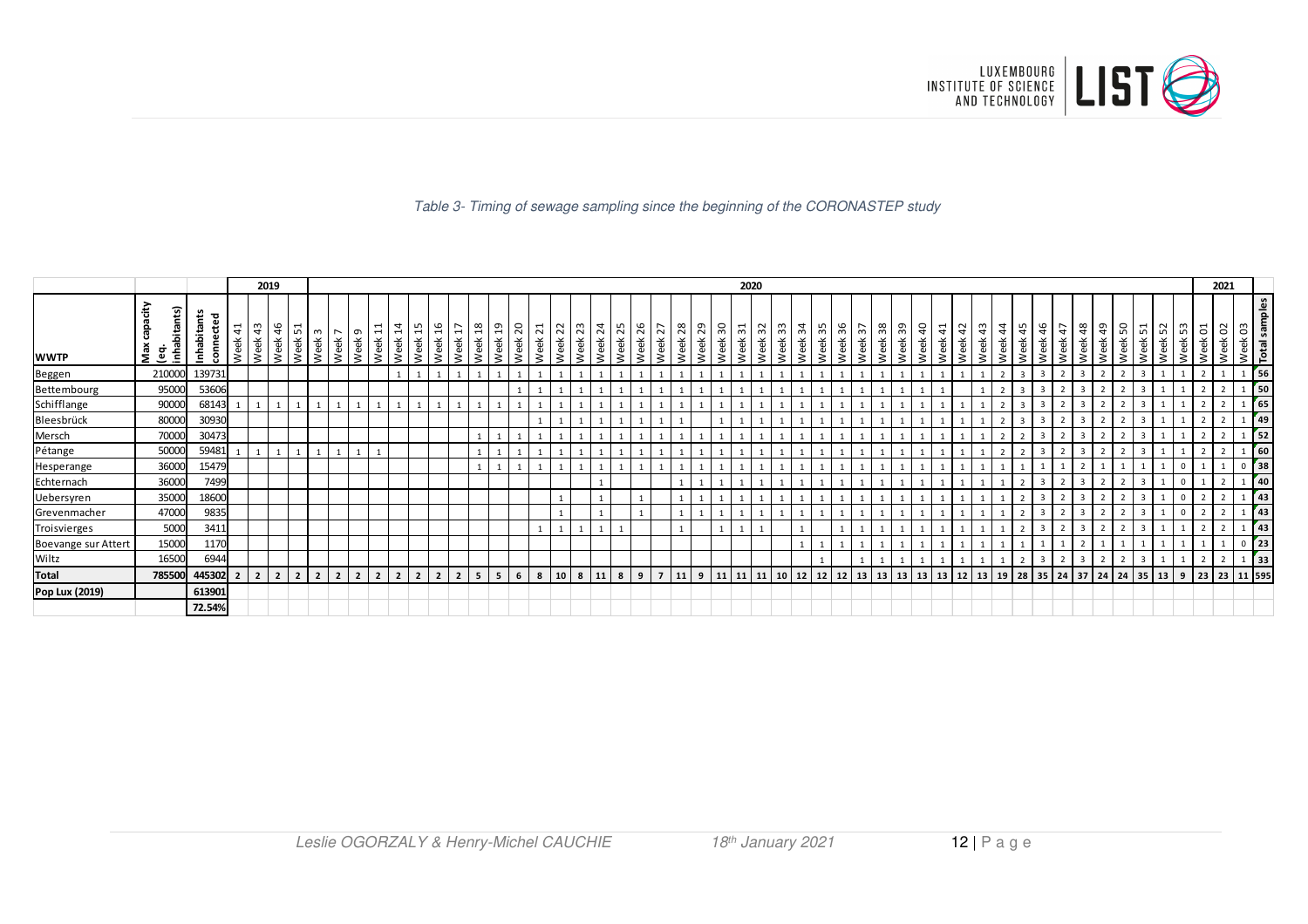# Materials and Methods



#### **Sewage samples**

From March 2020 to January 2021, up to thirteen WWTPs were sampled at the inlet of the plant according to the planning presented in Table 3. The operators of the WWTPs sampled a 24-h composite sample of 96 samples according to your own sampling procedure. Composite sample was stored at 4°C until sample processing.

## **Sample processing**

The samples were transported to the laboratory at 4°C and viral RNA was isolated on the day of sampling. Larger particles (debris, bacteria) were removed from the samples by pelleting using centrifugation at 2,400 x g for 20 min at 4°C. A volume of 120 mL of supernatant was filtered through Amicon® Plus-15 centrifugal ultrafilter with a cut-off of 10 kDa (Millipore) by centrifugation at 3,220 x g for 25 min at 4°C. The resulting concentrate was collected and 140 µL of each concentrate was then processed to extract viral RNA using the QIAamp Viral RNA mini kit (Qiagen) according to the manufacturer's protocol. Elution of RNA was done in 60 μL of elution buffer.

## **Real-time One-Step RT-PCR**

Samples are screened for the presence of *Sarbecovirus (Coronaviridae, Betacoronaviruses*) and/or SARS-CoV-2 virus RNA by two distinct real-time one-step RT-PCR, one on the E gene (Envelope small membrane protein) and the second on the N gene (nucleoprotein). The E gene real-time RT-PCR can detect Sarbecoviruses, i.e. SARS-CoV, SARS-CoV-2 and closely related bat viruses. In the context of the COVID19 pandemic, it can be assumed that only SARS-CoV-2 strains will be detected by this assay given that SARS-CoV virus has been eradicated and other bat viruses do not commonly circulate in the human population. The E gene assay is adapted from Corman et al. [17]. The N gene real-time RT-PCR assay (N1 assay) specifically detects SARS-CoV-2 virus. It is adapted from the CDC protocol<sup>1</sup>. The two primers/probe sets are presented in Table 3. The RTqPCR protocols and reagents were all provided by the LIH.

| <b>Target</b> | <b>Primer name</b> | Primer sequence (5' to 3')                     | <b>References</b> |
|---------------|--------------------|------------------------------------------------|-------------------|
| E gene        | E Sarbeco F1       | 5-ACAGGTACGTTAATAGTTAATAGCGT-3                 | Corman et al.,    |
|               | E Sarbeco R2       | 5-ATATTGCAGCAGTACGCACACA-3                     | 2020              |
|               | E Sarbeco P1       | 5'-FAM-ACACTAGCCATCCTTACTGCGCTTCG-BHQ1         |                   |
| N gene        | 2019-nCoV N1 Fw    | 5'-GAC CCC AAA ATC AGC GAA AT-3'               | CDC               |
|               | 2019-nCoV N1 Rv    | 5'-TCT GGT TAC TGC CAG TTG AAT CTG-3'          |                   |
|               | 2019-nCoV N1 Probe | 5'-FAM-ACC CCG CAT TAC GTT TGG TGG ACC-BHQ1-3' |                   |

#### Table 4 – RT-qPCR primer-probe sets

Each reaction contained 5 μL of RNA template, 5 μL of TaqPath 1-step RT-qPCR MasterMix (A15299, Life Technologies), 0.5 µL of each primer (20 µM) and probe (5 µM) and the reaction volume was adjusted to a final volume of 20 μL with molecular biology grade water. Thermal cycling reactions were carried out at 50 °C for 15 min, followed by 95 °C for 2 min and 45 cycles of 95 °C for 3 sec and 58°C (E gene) or 55°C (N gene) for 30 sec using a Viia7 Real-Time PCR Detection System (Life Technologies). Reactions were considered positive (limit of detection – LOD) if the cycle threshold (Ct value) was below 40 cycles.

<sup>1</sup> https://www.cdc.gov/coronavirus/2019-ncov/downloads/rt-pcr-panel-primer-probes.pdf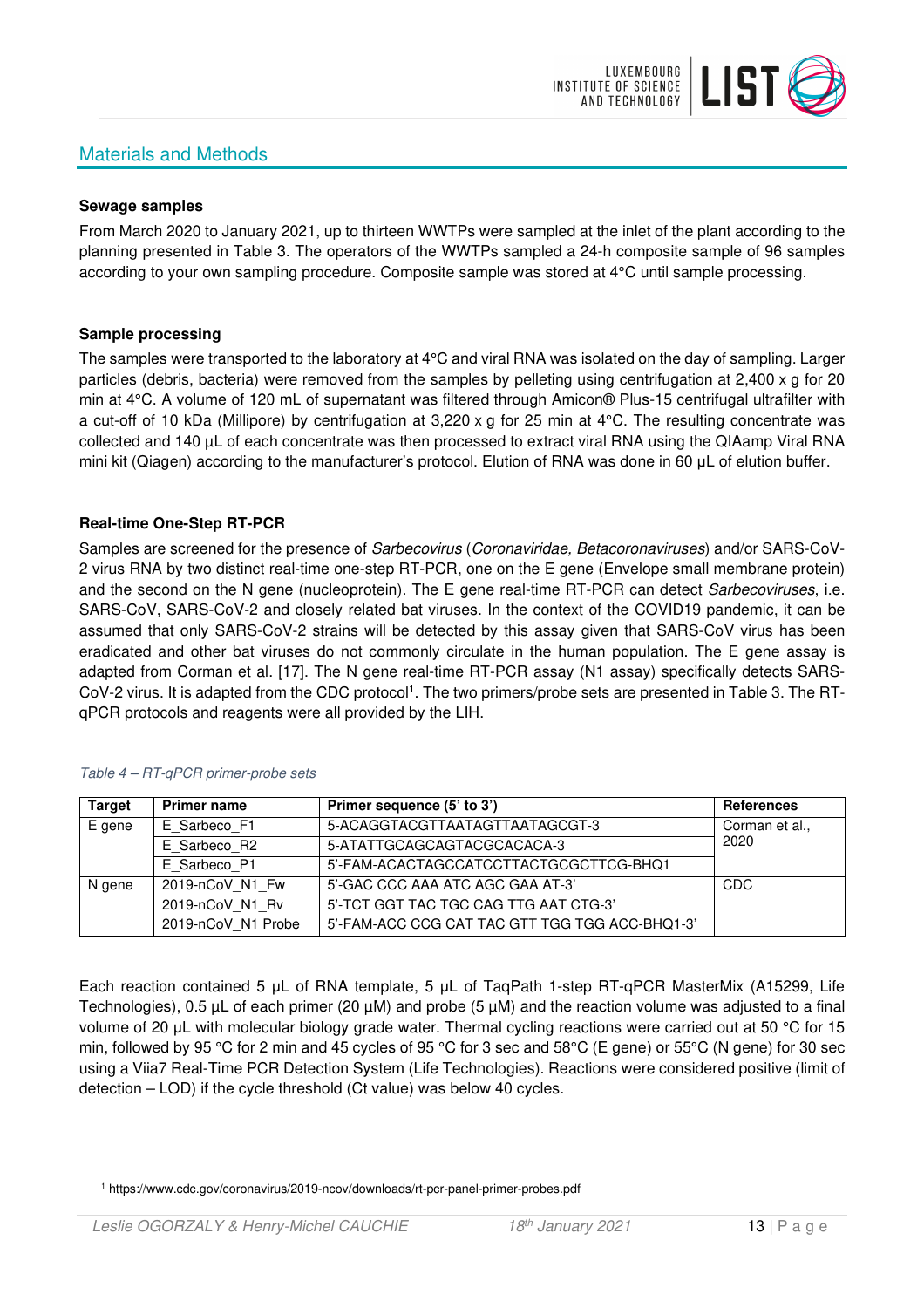

# **Controls**

A non-target RNA fragment commercially available (VetMAX™ Xeno™ IPC and VetMAX™ Xeno™ IPC Assay, ThermoFischer Scientific) was added to the viral RNA extract from sewage concentrates as an internal positive control (IPC). This IPC-RNA is used to control the performance of the RT-qPCR (E gene) and to detect the presence of RT-qPCR inhibitors.

Viral RNA copies quantification of both targeting genes in wastewater samples was performed using RT-qPCR standard curves generated using EDX SARS-CoV-2 Standard (Biorad). This standard is manufactured with synthetic RNA transcripts containing 5 targets (E, N, S, ORF1a, and RdRP genes of SARS-CoV-2, 200,000 copies/mL each). Using such a standard, the limits of quantification (LOQ) of both RT-qPCR assays were estimated to 1 RNA copy per reaction (Figure 6).



Figure 6 – RT-qPCR standard curves established for both targeting genes (E gene and N gene) of SARS-CoV-2 using a commercially available standard (Biorad).

# **Data interpretation**

A sample is declared positive for the presence of SARS-CoV-2 if both targets (E and N gene) are detected with Ct values less than or equal to the LOQ. If only one target is detected or if target genes are detected with Ct values between the LOD and the LOQ, samples are reported as presumptive positive (+/-). A sample is declared negative when no target genes are detected (Ct values superior to the LOD).

In case of presumptive positive, sample is tested again using another RT-qPCR detection assay (Allplex 2019 nCoV Assay, Seegene). This commercially available detection kit is a multiplex real-time RT-PCR assay for simultaneous detection of three target genes of SARS-CoV-2 in a single tube. The assay is designed to detect RdRP and N genes specific for SARS-CoV-2, and E gene specific for all Sarbecovirus including SARS-CoV-2.

As shown in Figure 7, a highly significant correlation (Pearson Correlation,  $R^2=0.964$ ,  $p = 5.979.10^{-24}$ ) was obtained between the SARS-CoV-2 RNA concentrations estimated using the E gene and the N gene, respectively. Therefore, only the E gene results were presented in this report.